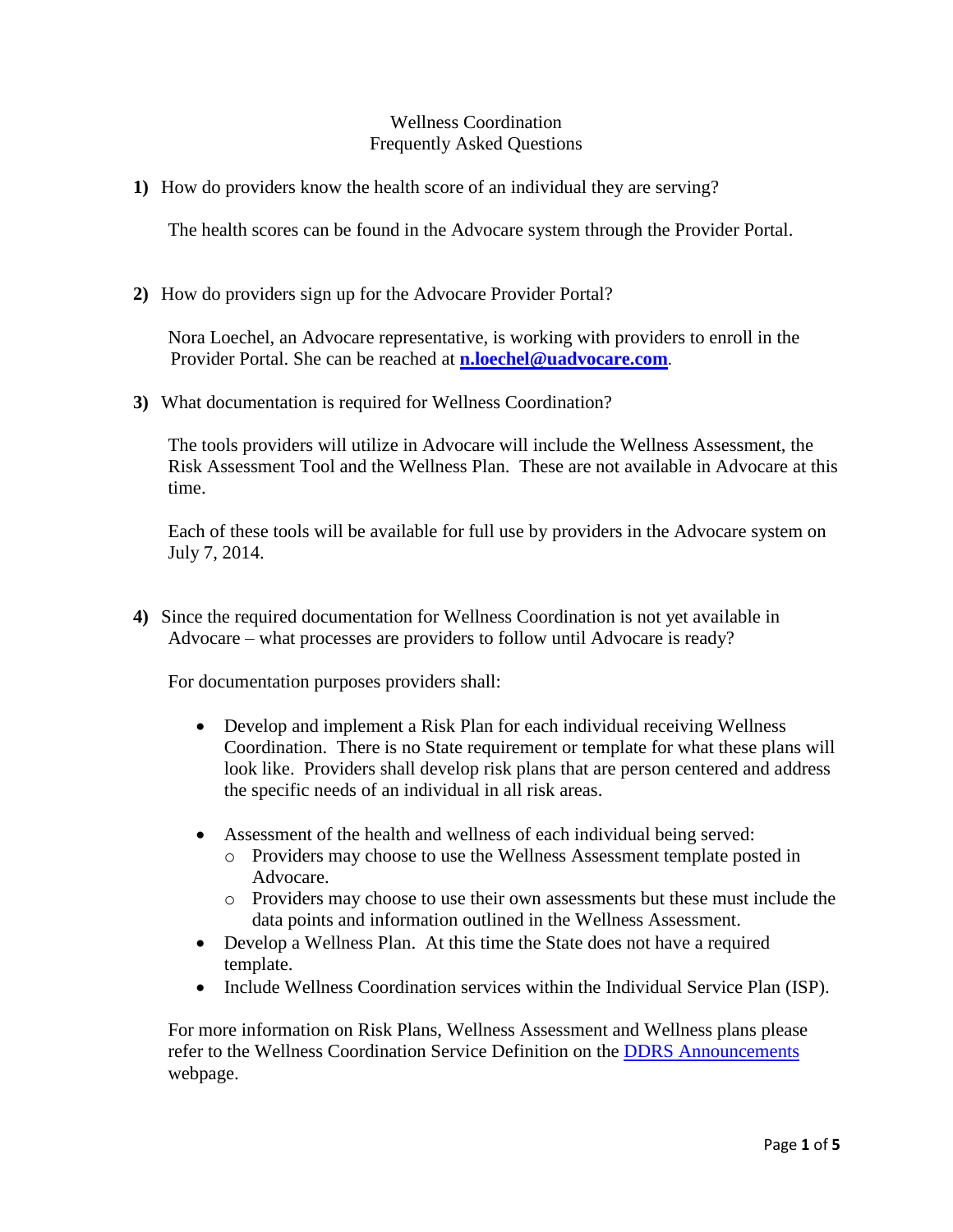**5)** When will providers be responsible for entering information into Advocare Provider Portal?

The Advocare system will be available July 7, 2014. Providers will be required to complete the following information by September 1, 2014.

- Baseline data points:
	- o Height,
		- o Weight
		- o BMI
		- o Annual flu vaccination date
		- o Annual physical date
		- o Annual dental visit date
- Risk Assessment Tool
	- o The Wellness Coordinator will not be responsible for completing the entire Risk Assessment Tool – only the portion related to Wellness.
	- o Advocare will clearly delineate the sections that the Wellness Coordinator will need to complete
	- o Case Managers will continue to be responsible for the non-wellness related areas of the Tool.
- Nursing Assessment
	- o Advocare will provide an intuitive tool with the system to enter the required information for the Wellness Assessment.

Advocare will be providing comprehensive training modules on each of these areas when the system is fully developed.

Contact Nora Loechel, at Advocare, at **[n.loechel@unadvocare.com](mailto:n.loechel@unadvocare.com)** to sign up for the Advocare Provider Portal.

- **6)** What specific data points should providers collect?
	- $\bullet$  Height
	- Weight
	- $\bullet$  BMI
	- Annual flu vaccination date
	- Annual physician/exam date
	- Annual dental visit date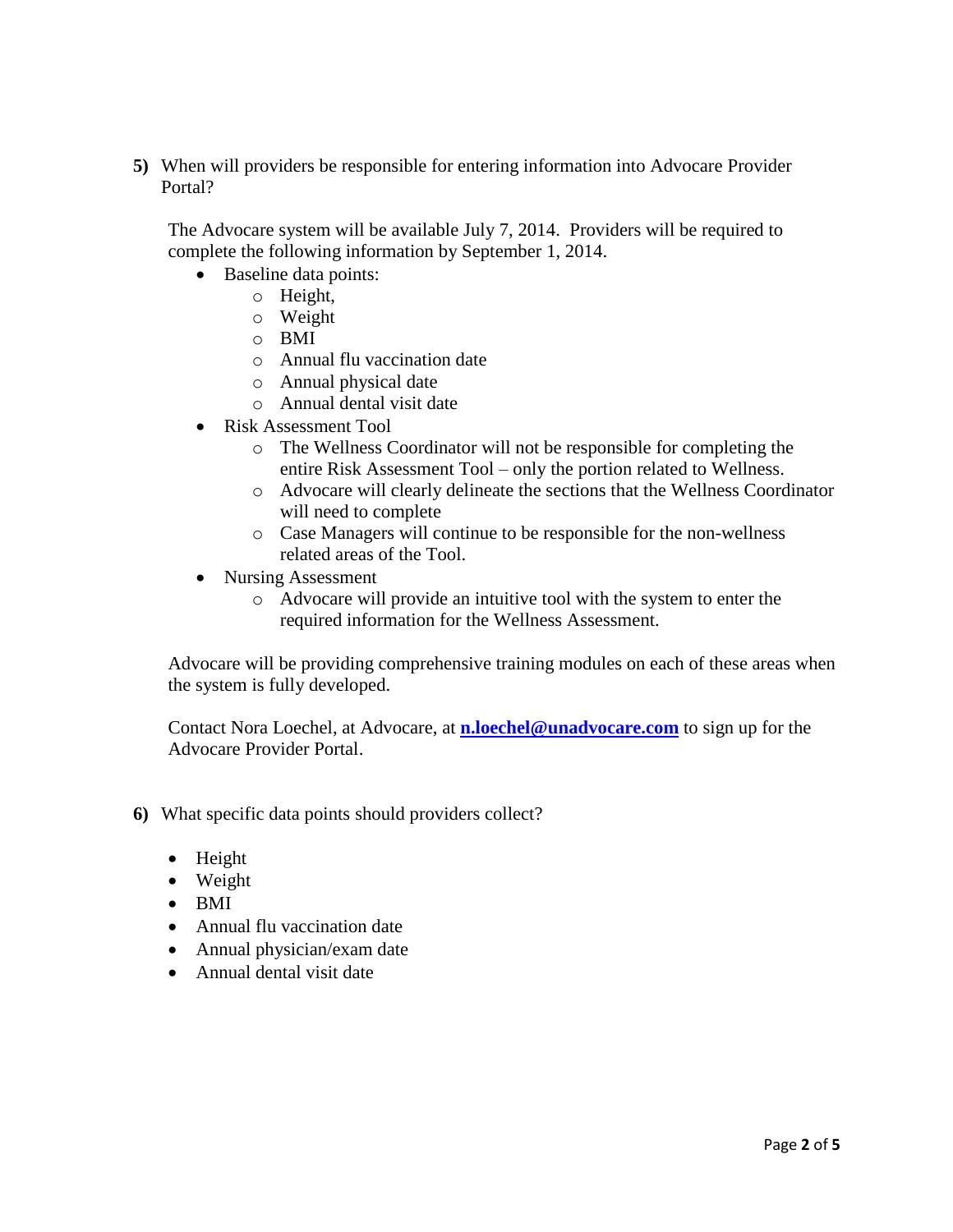**7)** Can providers bill for those individuals who were automatically enrolled in Wellness Coordination in April?

Yes, as long as a provider has adhered to the standards, outlined below, for each respective Tier:

Tier I: Health care needs require at least weekly consultation/review with RN/LPN including face to face visits once a month

Tier II: Health care needs require at least weekly consultation/review with RN/LPN including face to face visits at least twice monthly.

Tier III: Health care needs require at least twice weekly consultation/review with RN/LPN including face to face visits once a week

**8)** How will providers bill for Wellness Coordination?

Wellness Coordination the face to face visits and individual consultations must have taken place and be documented in the individual's records.

It is important to note that if any one of the required component for a specific Tier are not met within the month then the service will not be reimbursed. For example, if a provider was unable to do a face to face visit twice during the month under Tier II then the service cannot be billed for that month.

Approved Medicaid enrolled Wellness Coordinators can bill Indiana Medicaid in the same way as other Medicaid Waiver Claims. IHCP published a bulletin on the rates for each tier of wellness coordination. Billing for Wellness Coordination must be approved on the Notice of Action and provided within the scope of the authorized tier. Providers are required to keep thorough records of the services.

**9)** What should providers do if they believe that an individual's health score is incorrect?

As medical events occur and/or a participant's medical needs change, the Individualized Support Team is expected to obtain reassessment for potential revision to the health score and to ensure utilization of the appropriate tier of services. If a team believes that an individual's health score is incorrect they should work with the entire team to submit a Budget Review Questionnaire (BRQ) to DDRS/BDDS requesting a review of the health score. The case manager will submit the BRQ based on the team's agreement and recommendation.

Reviews that result in a change to the health score, leading to a change in the Tier, will be reflected in the Cost Comparison Budget (CCB) the month following the approval. No mid-month changes to the Tiers on the CCB will be made.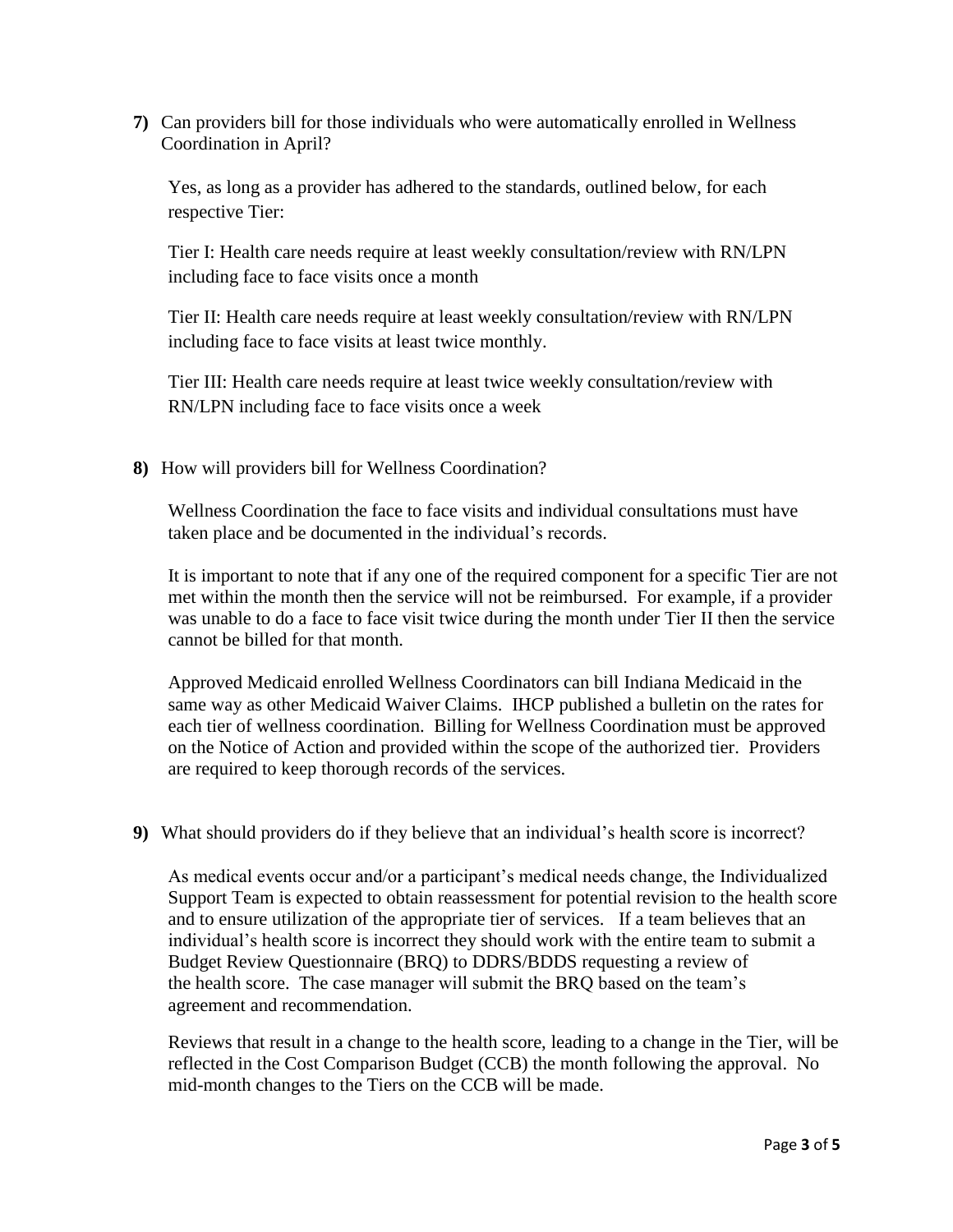**10)** What are the requirements of each Tier?

Tier I: Health care needs require at least weekly consultation/review with RN/LPN including face to face visits once a month

Tier II: Health care needs require at least weekly consultation/review with RN/LPN including face to face visits at least twice monthly.

Tier III: Health care needs require at least twice weekly consultation/review with RN/LPN including face to face visits once a week

**11)** If there is a change in the NOA during the month – either a change in the Wellness Score or a change in provider when will the change be effective?

All changes to Wellness Coordination NOA's will take place the first of the month following the approval.

- Reviews that result in a change to the health score, leading to a change in the Tier, will be reflected on the Cost Comparison Budget (CCB) the month following the approval. No mid-month changes to the Tiers on the CCB will be made.
- DDRS/BDDS would expect that the provision of service will continue until the end of the month.
- **12)** Where should face to face interactions with individuals served occur?

In order to bill for Wellness services the nurse must have a face to face visit with the individual being served based on the Tier the individual has been placed in. Face to face meetings are to occur in a home or community based setting that the individual commonly spends time in this setting may vary based on individual needs. For example, individuals could be visited in their homes, at their jobs or out in the community. It is expected that the nursing visits will take place in the natural environment of the individual so that observations and assessments of how their environment is affecting their wellness can be made.